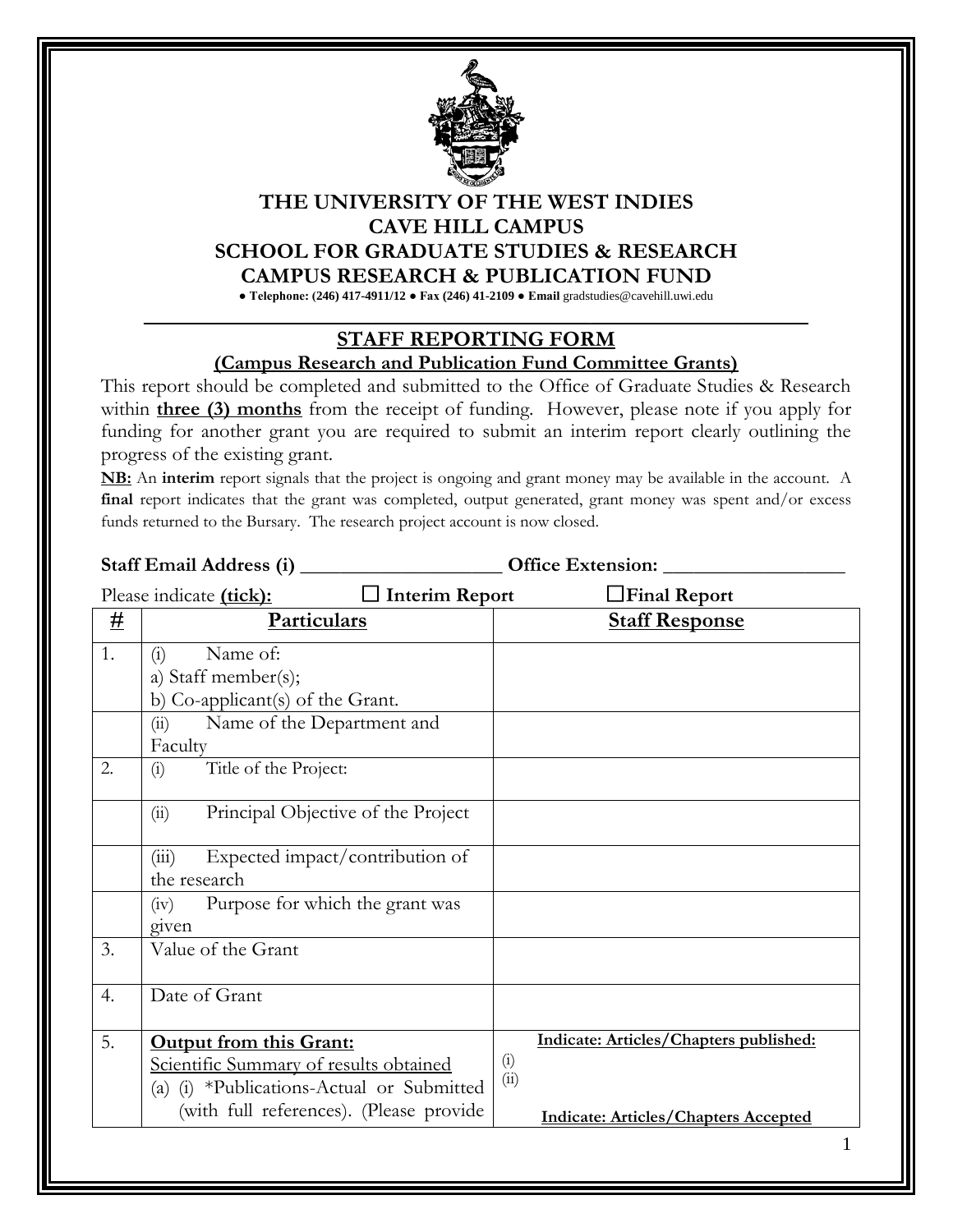|    | internet link or attach a copy to the<br>report)                                                                                                                              | (i)<br>(i)                                                                                                                                       |
|----|-------------------------------------------------------------------------------------------------------------------------------------------------------------------------------|--------------------------------------------------------------------------------------------------------------------------------------------------|
|    |                                                                                                                                                                               | <b>Indicate: Articles/Chapters Under Review</b><br>(i)<br>(ii)                                                                                   |
|    |                                                                                                                                                                               | Indicate: Conference Presentation: (include date,<br>venue, title of paper and attach acceptance<br>email/letter to this report):<br>(i)<br>(ii) |
|    | Key Findings: Short summary of<br>(i)<br>progress or data generated to date e.g.                                                                                              |                                                                                                                                                  |
|    | (b) Books/book chapters<br>(c) Articles in Journals (Please provide<br>internet link or attach a copy to the                                                                  |                                                                                                                                                  |
|    | report)<br>(d) Other Publications e.g. conference<br>publications<br>publication<br>or<br>of                                                                                  |                                                                                                                                                  |
|    | proceedings of a conference.<br>(e) Patents<br>(f) Cultural Productions - e.g. Arts,<br>Music,<br>Visual<br>Dramatic<br>Art,                                                  |                                                                                                                                                  |
|    | Production.<br>(g) Teaching Materials - Videos, Books,<br>Training Manuals, etc.                                                                                              |                                                                                                                                                  |
|    | (h) Hosting of Scholarly Conferences,<br>Workshops, etc. (a brief report with a<br>copy of the conference/ workshop<br>programme is required.)                                |                                                                                                                                                  |
| 6. | of<br>equipment,<br>other<br>Procurement<br>hardware and software (itemize each piece<br>of equipment, etc. obtained from this<br>grant, its present location and cost. State |                                                                                                                                                  |
|    | the current and continued benefits to be<br>derived from such uses.<br>Specifically<br>identify graduate student usage).                                                      |                                                                                                                                                  |
| 7. | Attendance at Scholarly Conferences,<br>Workshops, Attachments, etc. (summarize<br>principal benefits) – include titles of<br>papers presented and abstracts.                 |                                                                                                                                                  |
| 8. | Training of Graduate Students/Hiring of<br>Research Assistants (provide details)                                                                                              |                                                                                                                                                  |
| 9. | Actual expenditure (please itemize) -<br>indicate and list whether there was<br>procurement of any major equipment.                                                           |                                                                                                                                                  |